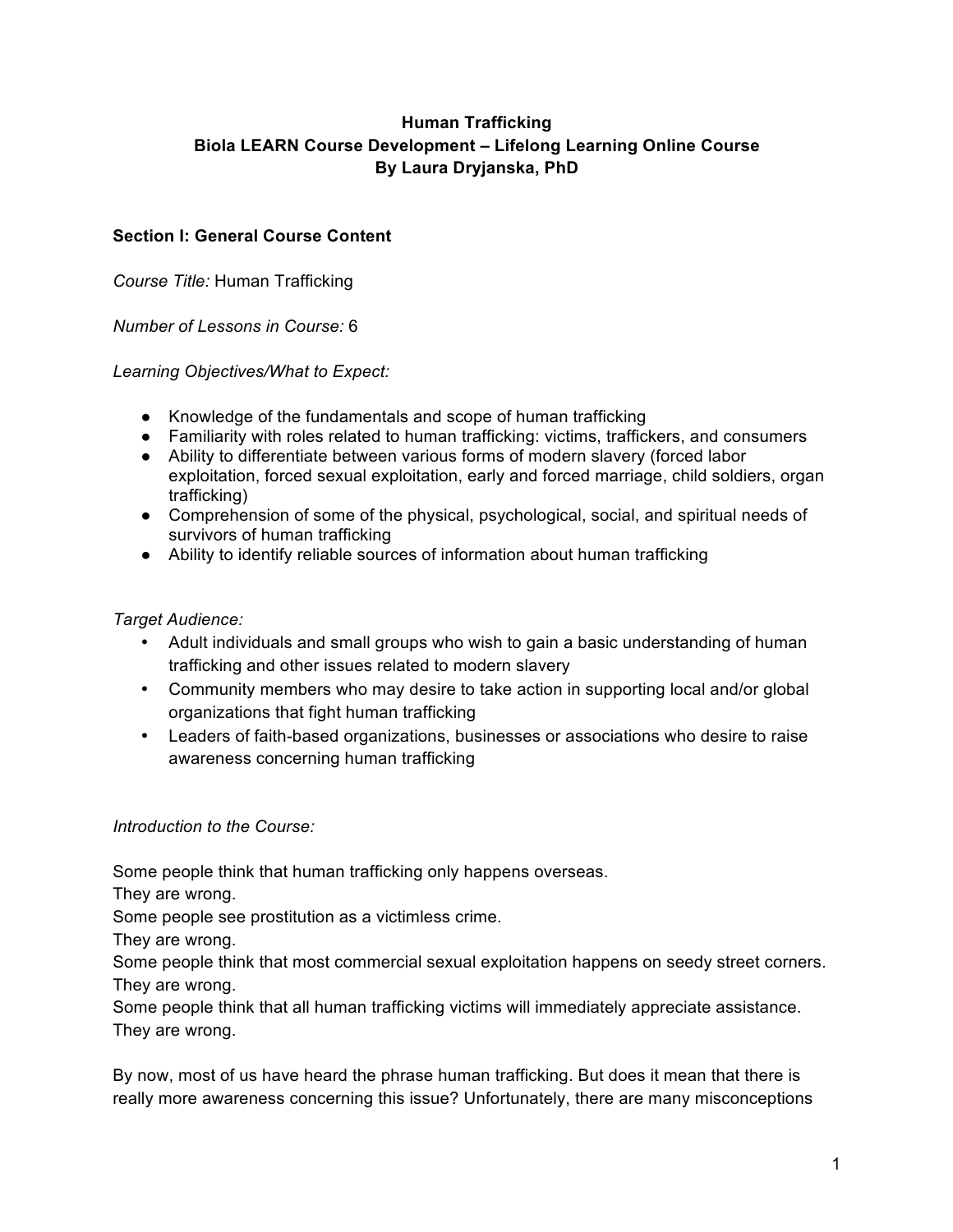and stereotypes related to modern slavery. It is indeed a very complex, multidisciplinary and multifaceted issue, and we must be careful not to reduce it to what is most frequently featured in the media. In this course, you will catch a glimpse of this complexity, learning about official definitions of human trafficking, forms of modern slavery, victims and perpetrators. As a result, you will hopefully become more sensitive to "the slave next door" and more alert to some red flags. Due to the nature of the topic, this will not be a fun experience, but it is likely to be rewarding to you personally and to those around you. Your commitment to finish the course is important because the last lesson provides information about what can and is being done to fight human trafficking.

Whether you are taking the course on your own or in a group setting, you will have a chance to test your knowledge and to reflect upon the material. Hopefully, you can become critical in your thinking and able to distinguish between different sources of information about human trafficking. By seeing it in a historical and cultural context, you may feel called to action, and if this is the case, the introductory knowledge provided in this course will be the first step in equipping you.

## *About the Author*

Laura Dryjanska obtained a European/International Joint PhD in Social Representations and Communication in the field of social psychology at the Sapienza University of Rome (Italy) in 2012. She completed her postdoctoral fellowship at the Sapienza University of Rome and is currently an Assistant Professor for Rosemead School of Psychology. Human trafficking constitutes one of her main research interests. Dr. Dryjanska is fluent in English, Italian, Spanish, Russian, and Polish (her mother tongue).

Dr. Dryjanska belongs to INTERFASOL, the European interdisciplinary network of scientists funded by the European Cooperation in Science and Technology (COST), action IS1311, dedicated to intergenerational family solidarity across Europe. She is also a member of both the American Psychological Association (APA) and the European Association of Social Psychology (EASP). As a result of her interest in human trafficking, Dr. Dryjanska recently served as the Coordinator for Italy of the Rotarian Action Group Against Slavery; among other engagements, she represented this organization during:

- the Working Group on "Trafficking in Human Beings: Modern Slavery" organized in 2013 by the Pontifical Academies of Sciences and of the Social Sciences (Final Statement) in Holy See, Vatican City;
- the Green Light Project Presentation with the Salvation Army in 2015 in Rome, Italy.
- the Freedom from Slavery Forum in 2017, a "prestigious gathering of anti-slavery leaders from around the world" in Stanford University, Palo Alto, USA.

## *Recommended Resources*

#### Beginner

• *You're Your Rights* brochure of the US Department of State: https://travel.state.gov/content/dam/visas/LegalRightsandProtections/Wilberforce\_Pamp hlet\_October2016.pdf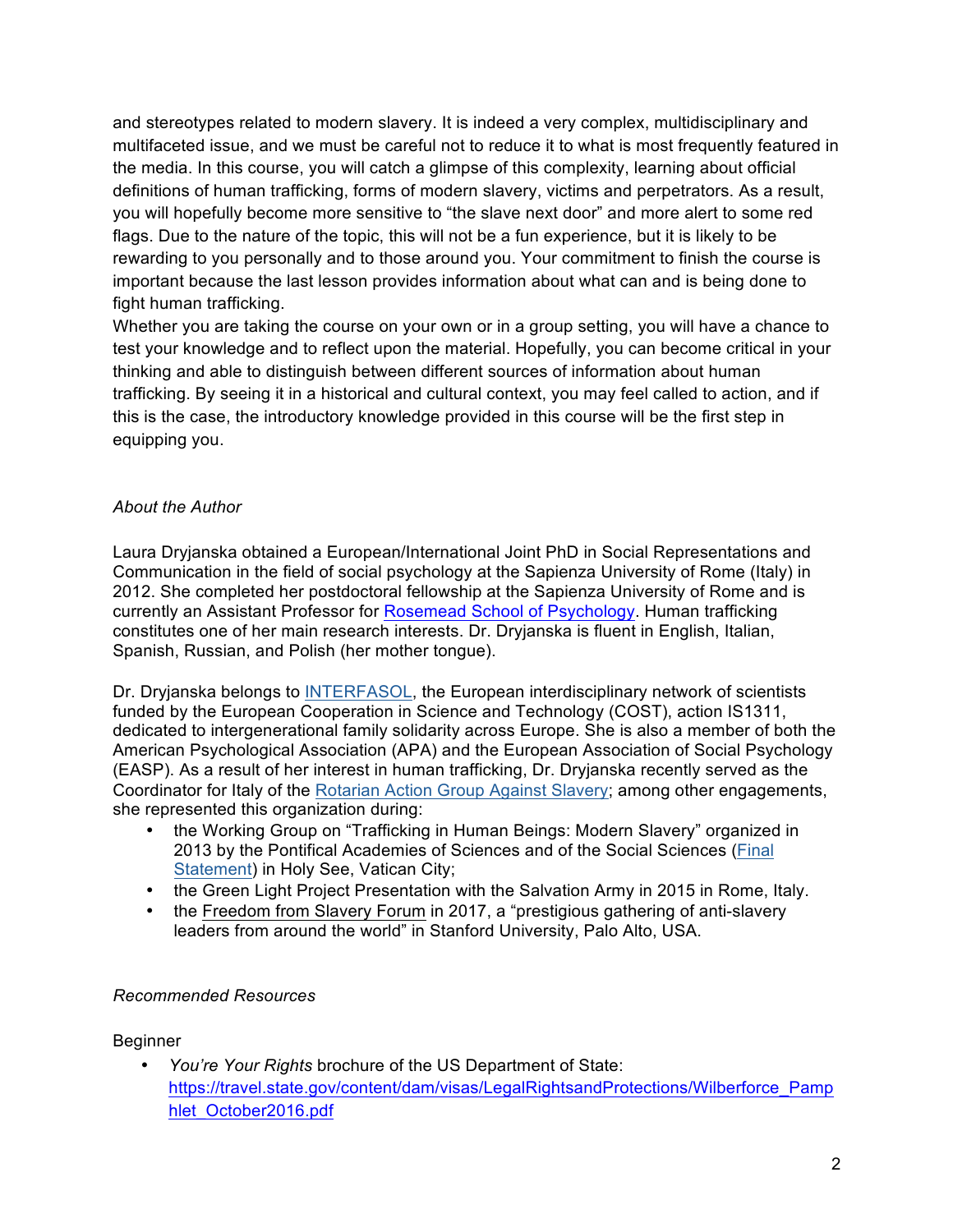• *The Slave Next Door* by Kevin Bales and Ron Soodalter (a book published in 2010 – second edition by the University of California Press): https://www.ucpress.edu/book.php?isbn=9780520268661

## Intermediate

- 2017 Trafficking in Persons Report by the Department of State: https://www.state.gov/documents/organization/271339.pdf
- Polaris Project: https://polarisproject.org

## Advanced

- *Anti-Trafficking Review* (free online scientific journal fully dedicated to human trafficking): http://www.antitraffickingreview.org/index.php/atrjournal
- *Journal of Human Trafficking* (scientific journal fully dedicated to research on human trafficking): http://www.tandfonline.com/loi/uhmt20
- *Human Trafficking Is a Public Health Issue: A Paradigm Expansion in the United States* by Makini Chisolm-Straker and Hanni Stoklosa (a collection of essays by diverse authors, published in 2017 by Springer): http://www.springer.com/us/book/9783319478234

# **Section II: Lesson Content**

## **Lesson 1**

*Lesson Title and Topic:* Human trafficking: What?

## *Lesson Intro Text:*

In this first lesson we will look at what human trafficking actually means. This crime has been defined by the US government and the United Nations, among others. You will learn what are some actions, means, and ends of human trafficking. What do these definitions tell us about victims of human trafficking? You will also understand what is the essence of modern slavery in relation to dehumanization.

## *Lesson Elements*

## Quiz 1

1. When was the Trafficking Victims Protection Act (TVPA) was passed by Congress:

- a) 1863
- b) 1985
- c) 2000
- d) 2015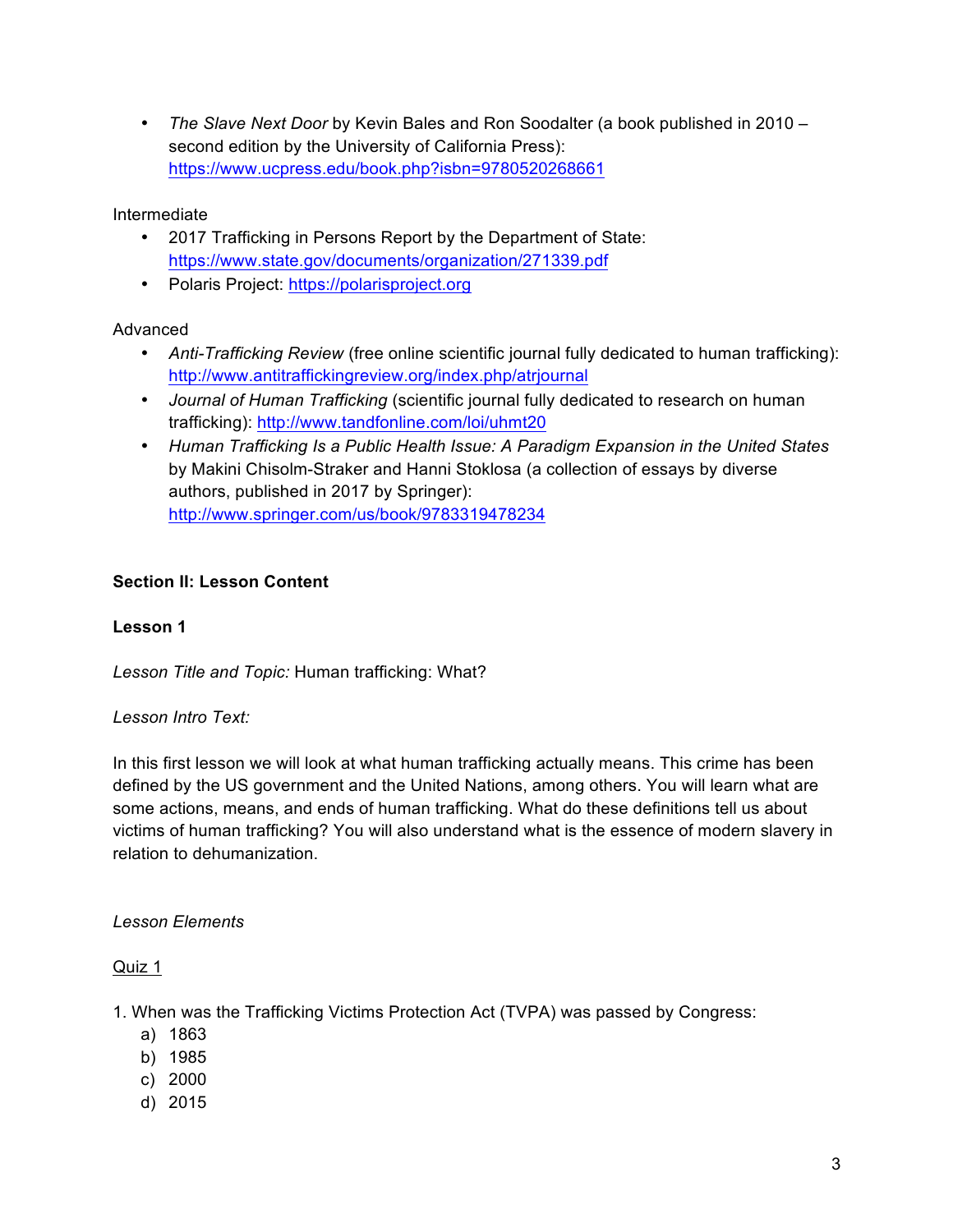- 2. How can a person be forced to human trafficking?
	- a) By physical force
	- b) By a false job advertisement
	- c) By threats to her family
	- d) All of the above

#### 3. Harboring a person:

- a) is always a crime
- b) includes furnishing of shelter, lodging, or food
- c) can be done clandestinely or with concealment
- d) replies b) and c) are true
- 4. Sex trafficking:
	- a) is the only existing form of human trafficking
	- b) always includes sexual abuse by a family member
	- c) requires the lack of consent of the victim
	- d) can happen to men, women, and children
- 5. Treating a person as an object:
	- a) is the essence of human trafficking
	- b) deprives that person of human characteristics
	- c) is a form of dehumanization
	- d) all of the above

#### Reflection

In what ways some forms of human trafficking can overlap? For example, sex trafficking and domestic servitude?

## **Lesson 2**

*Lesson Title and Topic:* Human Trafficking: Where and When?

#### *Lesson Intro Text:*

What scene comes to your mind when you think about human trafficking? Many people envision faraway countries where poverty and lack of education abound. However, human trafficking takes place everywhere, even in very rich countries. In this lesson, we will learn how to interpret statistics related to modern slavery and where to find information about human trafficking in different countries of the world. Have you ever thought why we often refer to modern slavery? After this lesson, you will be able to being to appraise slavery throughout history.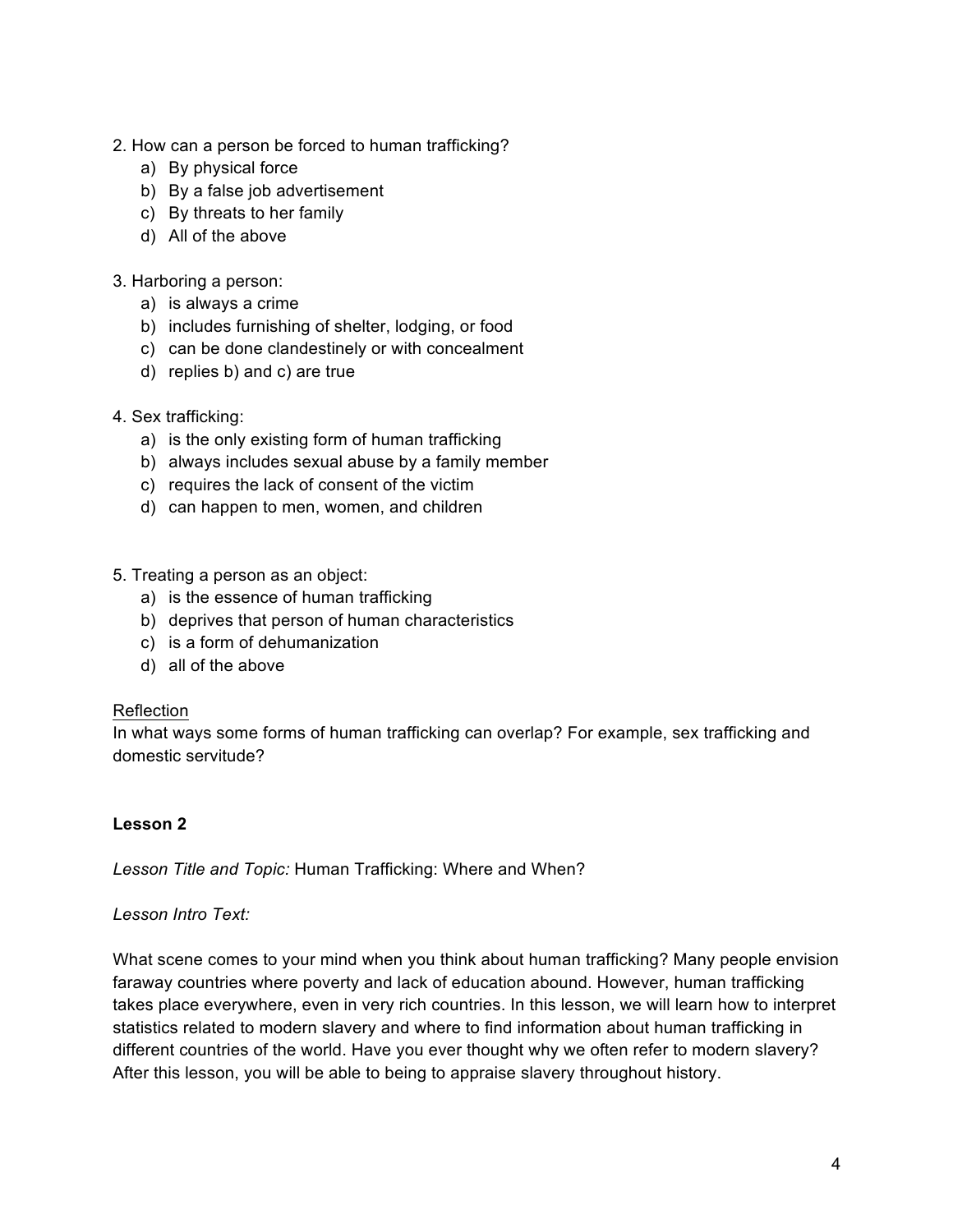### Quiz 2

- 1. The data on human trafficking and modern slavery:
	- a) is easy to collect
	- b) is very precise
	- c) is difficult to collect
	- d) does not change from year to year
- 2. According to the latest data on modern slavery, women and girls are:
	- a) exactly half of the victims
	- b) the majority of the victims
	- c) the minority of the victims
	- d) the only victims
- 3. Trafficking in Persons Report:
	- a) is annually produced by the United Nations
	- b) is a diplomatic tool to engage foreign governments
	- c) uses a tier system
	- d) replies b) and c) are true
- 4. If a country is placed in tier 1 of the Trafficking in Persons Report:
	- a) it means that human trafficking does not occur in this country
	- b) it means that it is a destination country only
	- c) it means that it is a source country only
	- d) the government fully meets the TVPA's minimum standards for the elimination of trafficking
- 5. An abolitionist is:
	- a) someone who wants to see all human beings free from slavery
	- b) a supporter of slavery
	- c) a slave owner
	- d) a purchaser of sex acts

Related optional reading: the latest version of the Trafficking in Persons Report, available online on https://www.state.gov/j/tip/rls/tiprpt/

#### Reflection

What are some similarities and differences between slavery throughout history and now?

#### **Lesson 3**

*Lesson Title and Topic:* Human Trafficking: Sexual Exploitation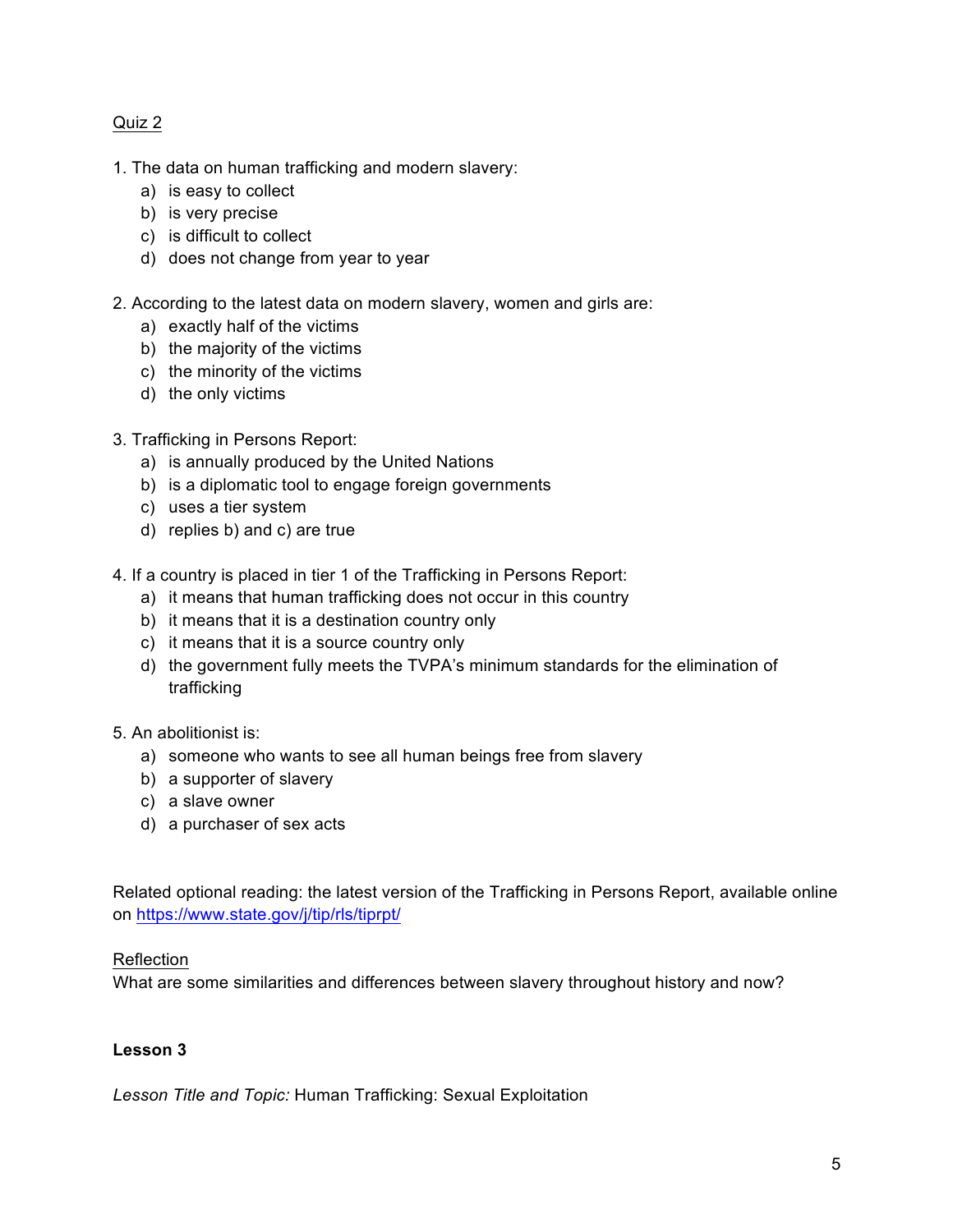## *Lesson Intro Text:*

Sex trafficking is inevitably linked to Commercial Sexual Exploitation that takes different forms, including prostitution and pornography. It involves many roles, such as traffickers, groomers, watchers, and others. In this lesson you will learn about grooming and some rules within the prostitution ring, while paying attention to the language. We will consider different types of sexually oriented businesses and related issues, for example sex tourism.

#### *Lesson Elements*

### Quiz 3

- 1. Commercial Sexual Exploitation includes:
	- a) pornography
	- b) payment
	- c) prostitution
	- d) all of the above
- 2. A john is a:
	- a) trafficker
	- b) male purchaser of sex acts
	- c) male victim of human trafficking
	- d) pimp
- 3. Individuals exploited in prostitution:
	- a) are frequent victims of rape, robbery, and assault
	- b) can leave whenever they want
	- c) are always in love with the trafficker
	- d) in general trust the police
- 4. Sexually oriented businesses:
	- a) include massage parlors
	- b) hire only immigrants
	- c) can include out-calls
	- d) replies a) and c) are true
- 5. Sex tourism is:
	- a) declining
	- b) flourishing
	- c) unrelated to prostitution
	- d) taking place only in Asia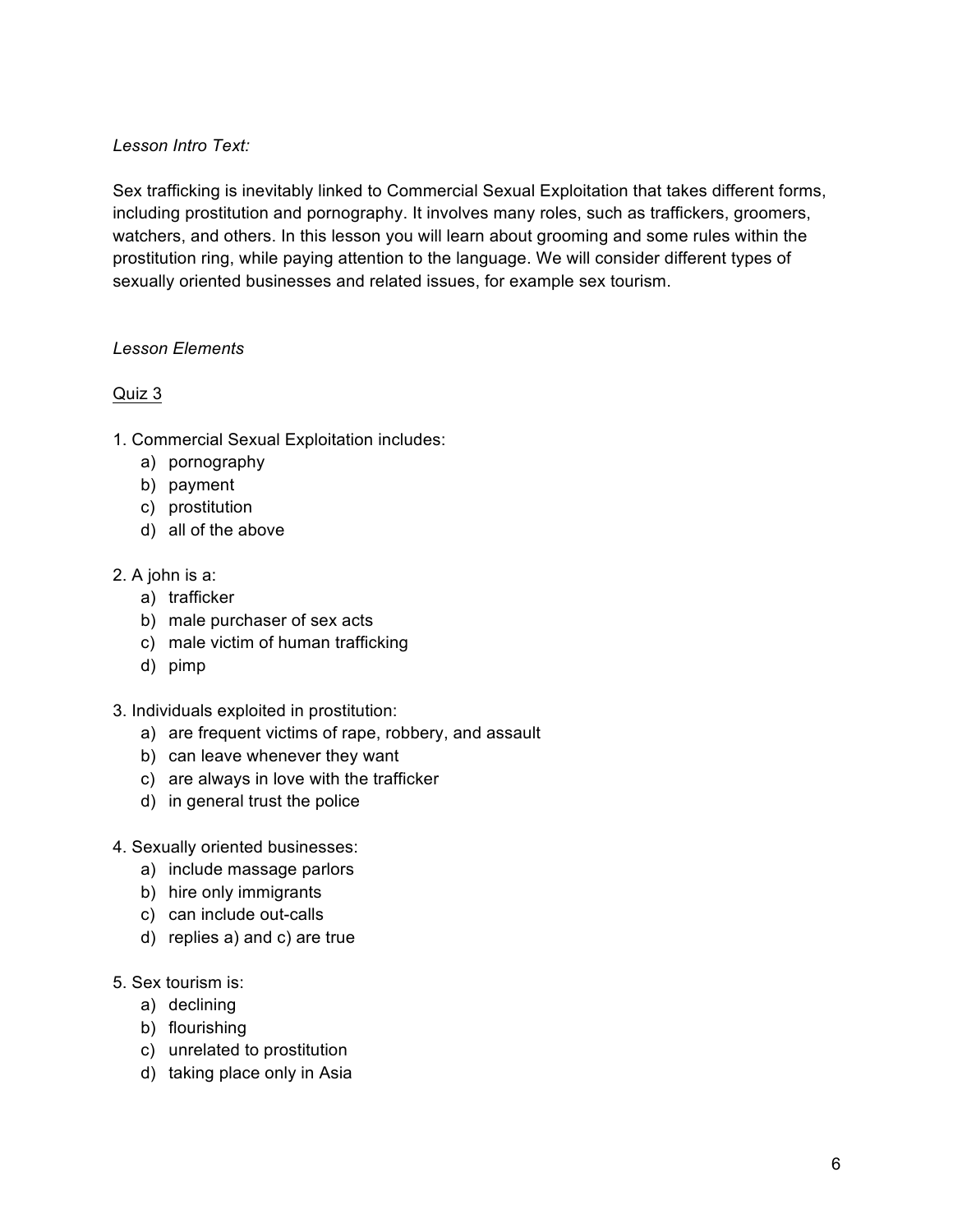### Reflection

Why do some victims never get out of the situation of commercial sexual exploitation?

## **Lesson 4**

*Lesson Title and Topic:* Human Trafficking and Children

### *Lesson Intro Text:*

After completing this lesson, you will be able to distinguish between different forms of modern slavery related to labor. Sadly, children can be victims of all forms of human trafficking; the most horrific ones include child soldiers, illegal organ transplants, and commercial sexual exploitation of children (CSEC). The situation varies across the globe and children's vulnerability is related to culture.

### *Lesson Elements:*

### Quiz 4

- 1. Bonded labor:
	- a) involves a loan or a debt
	- b) happens only to men
	- c) is illegal everywhere
	- d) is never passed down through the generations

## 2. Child slavery includes:

- a) Commercial Sexual Exploitation of Children
- b) forced marriage
- c) forced labor
- d) all of the above

#### 3. The use of children in commercial sex:

- a) is prohibited under U.S. law
- b) has no long-lasting physical and psychological consequences
- c) is a matter of their choice
- d) does not include boys
- 4. Child soldiers:
	- a) receive thorough training before handling weapons
	- b) are never given drugs
	- c) may be forced to commit acts of extreme savagery
	- d) are in perfect mental and physical health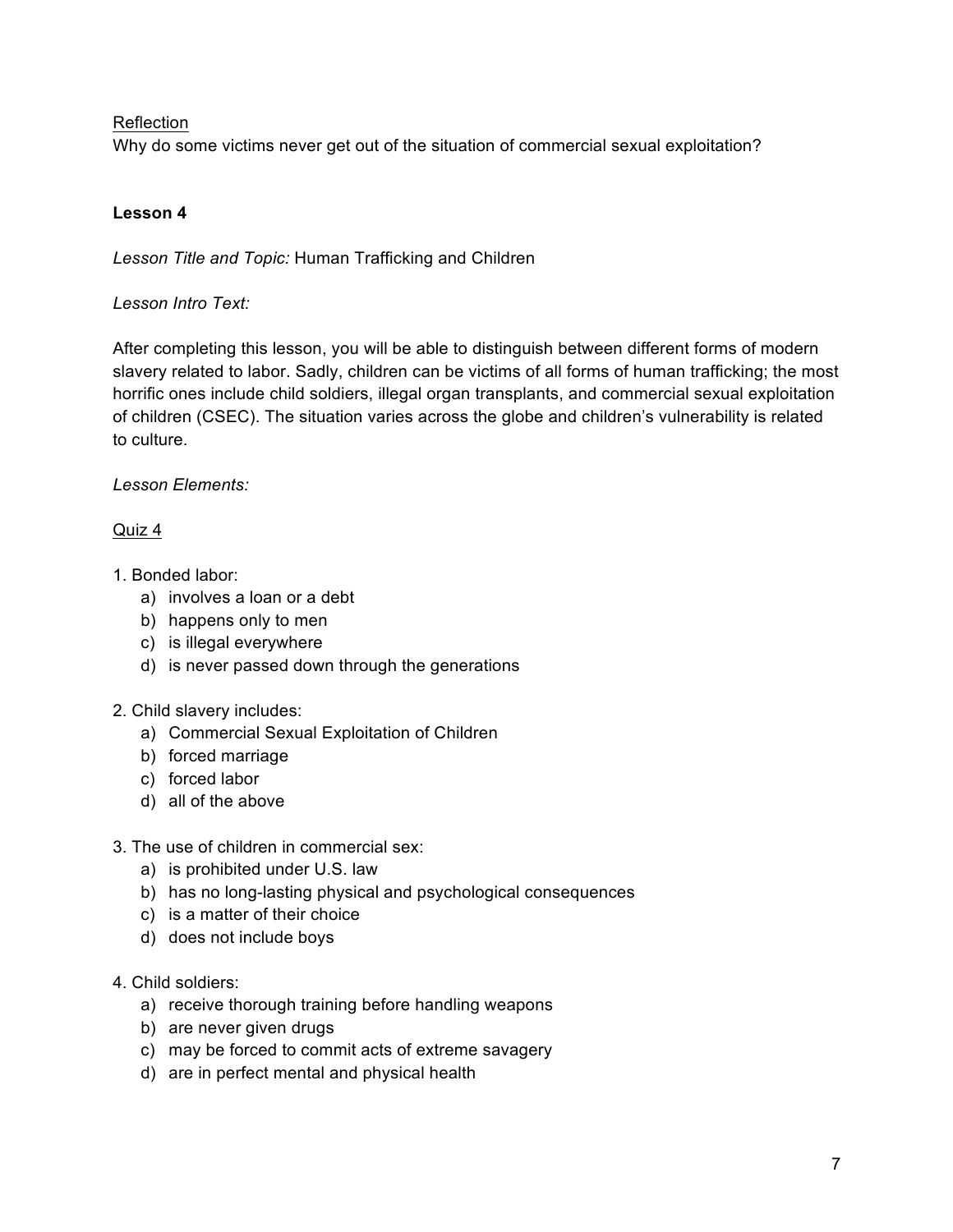- 5. When it comes to child slavery, culture:
	- a) is always helpful to protect children from human trafficking
	- b) works in the same way around the globe
	- c) is influenced by geo-political situation
	- d) plays a minor role in Southeast Asia

#### Reflection

What are some differences between boys and girls who are exploited in prostitution? How does cultural context shape them?

### **Lesson 5**

*Lesson Title and Topic:* Human Trafficking Survivors

#### *Lesson Intro Text:*

What do survivors of human trafficking have in common? After physical wounds heal, what are some mental health consequences that are likely to still be there? What are some of the physical, psychological, social, and spiritual needs of a person who has endured so much? What is resilience? You will learn how to answer all these questions in this lesson dedicated to human trafficking survivors. Moreover, you will be able to explain why human trafficking is a multidisciplinary issue and requires expertise of diverse professionals.

#### Quiz 5

- 1. Foreign nationals are usually exploited in sex trafficking by someone:
	- a) of their nationality
	- b) who lets them keep all the money
	- c) who teaches them to become fluent in the host country's language
	- d) who lets them keep their documents
- 2. Physical consequences of human trafficking:
	- a) are limited to reproductive and sexual health issues
	- b) heal quickly
	- c) may be related to drug use
	- d) do not require professional medical treatment
- 3. In terms of mental health, a human trafficking survivor:
	- a) is likely to suffer from complex trauma
	- b) has no long-lasting physical and psychological consequences
	- c) may engage in self-injurious behaviors
	- d) replies a) and c) are true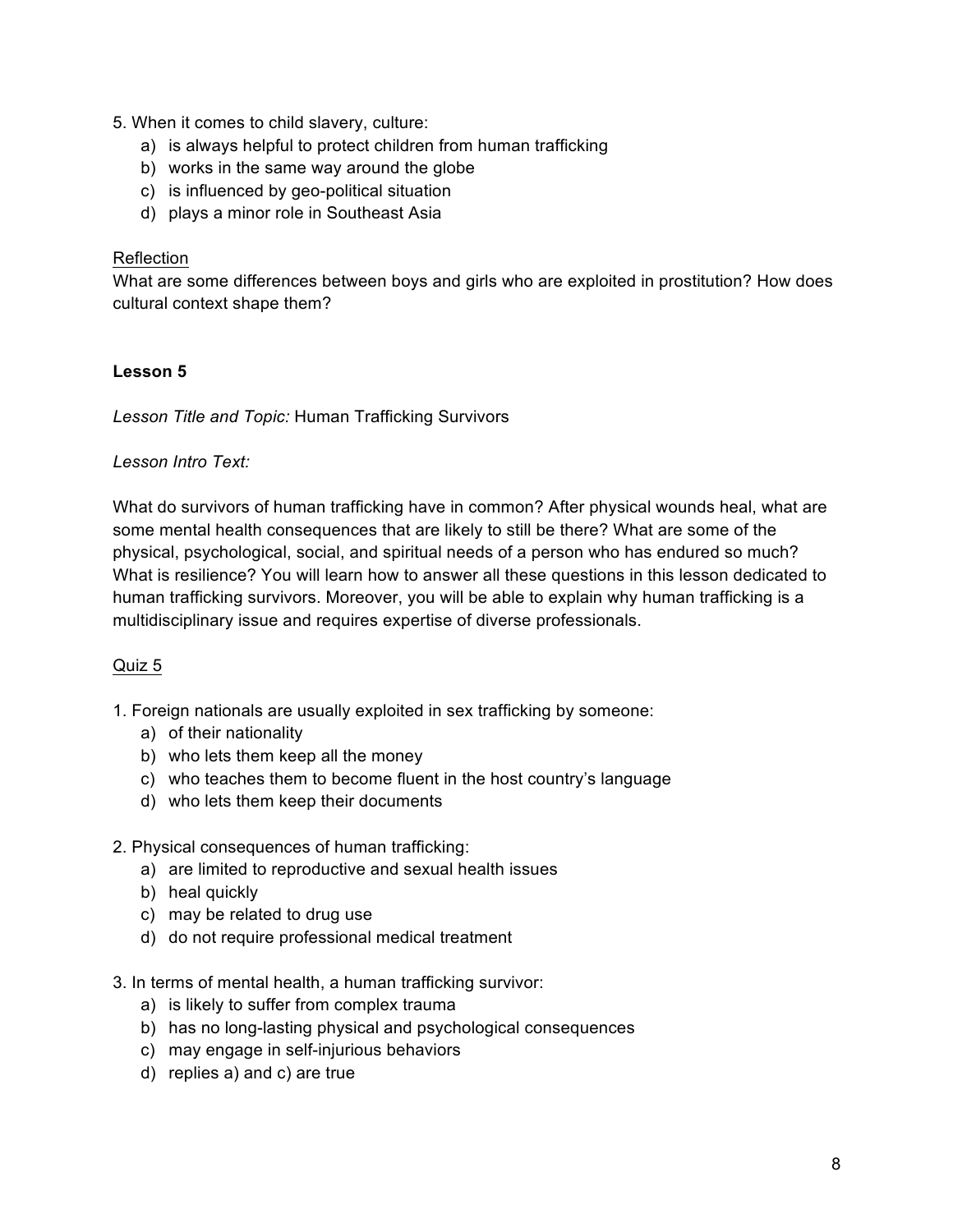- 4. A human trafficking survivor:
	- a) always fits in very well in the local community
	- b) can easily find a job because he or she knows how to work hard
	- c) is likely to suffer from stigma and/or family stressors
	- d) has no criminal record

5. When engaging survivors, we should:

- a) encourage them right away to speak in public
- b) re-traumatize them each time
- c) protect their confidentiality
- d) never give them money for public speaking

#### Reflection

What can be some challenges related to the survivors' spiritual needs?

### **Lesson 6**

*Lesson Title and Topic:* Fighting Human Trafficking

### *Lesson Intro Text:*

As a result of this lesson, you will be able to explain the 4 "Ps" paradigm, the fundamental international framework used by the United States and the world to combat contemporary forms of slavery. You will also become familiar with different types of aftercare programs in the light of the 3 "Rs" and victim protection. By now, there are numerous anti-trafficking entities and organizations around the globe – their cooperation is crucial. Any willing person can do something to take a stand against modern slavery. By completing this course, you have already made the first step related to prevention and raising awareness. Congratulations and… keep it up!

#### Quiz 6

## 1. The four Ps:

- a) refer to prevention, protection, prosecution, and partnership
- b) are an international paradigm to combat human trafficking
- c) may overlap
- d) all of the above
- 2. Secondary prevention of human trafficking:
	- a) is accomplished by alerting potential trafficking victims
	- b) is aimed only at immigrants
	- c) includes empowerment programs for those exiting commercial sex
	- d) cannot include spiritual counseling